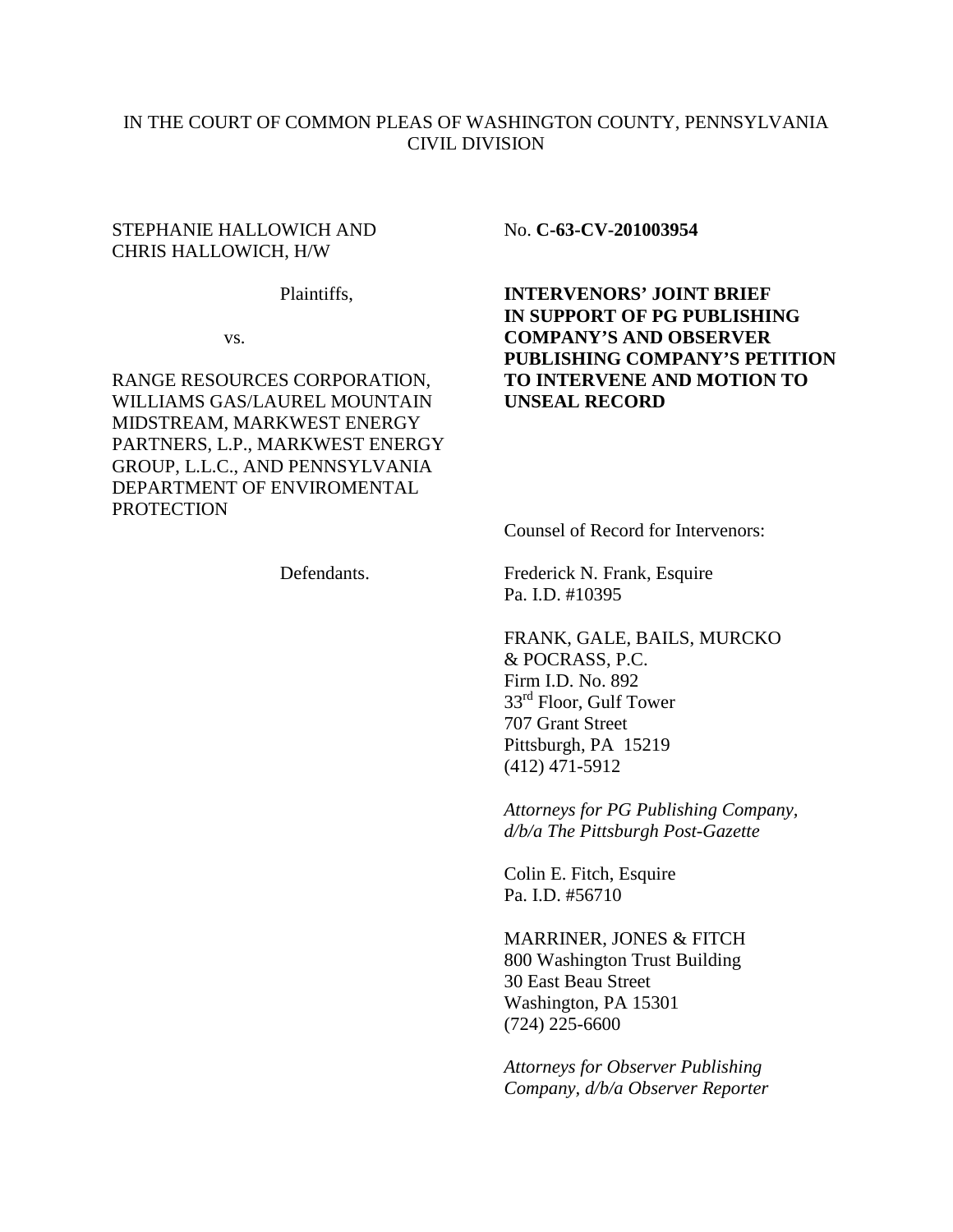# **Table of Contents**

|                         | I. STATEMENT OF FACTS                                                                                                                                                                                 |    |  |
|-------------------------|-------------------------------------------------------------------------------------------------------------------------------------------------------------------------------------------------------|----|--|
|                         | II. ARGUMENT                                                                                                                                                                                          | 8  |  |
|                         |                                                                                                                                                                                                       | 8  |  |
|                         | B. The Court Should Grant the Joint Petition to Intervene and Motion<br>to Unseal Record, Because No Party Seeking Closure Can Rebut<br>the Presumption of Openness Present in the Proceedings Before | 11 |  |
|                         | i. No Party Seeking Closure Can Rebut the Presumption of                                                                                                                                              | 11 |  |
|                         | ii. No Party Seeking Closure Can Rebut the Presumption of                                                                                                                                             | 16 |  |
| <b>CONCLUSION</b><br>18 |                                                                                                                                                                                                       |    |  |

## Page **Page**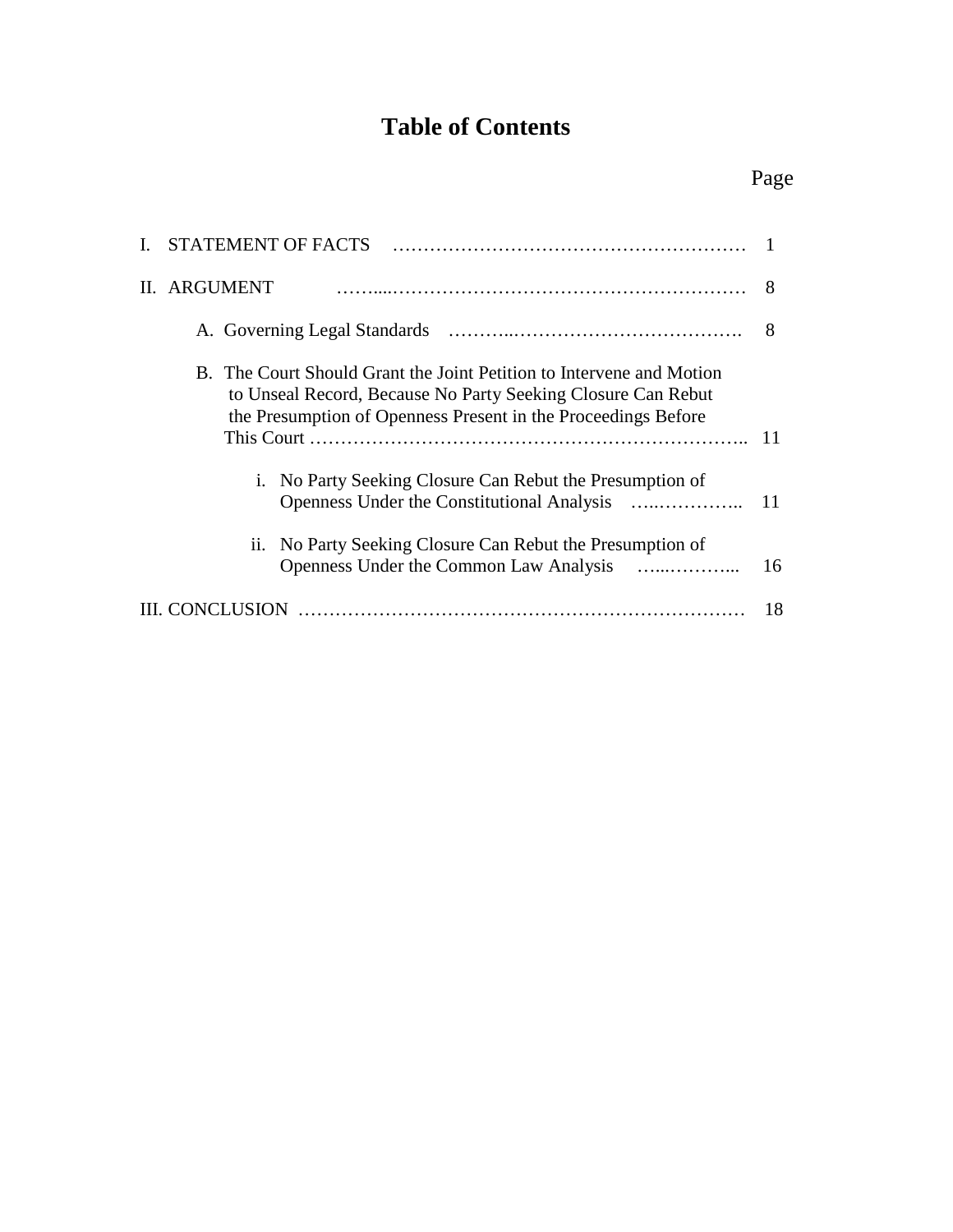# **Table of Citations**

| <b>Case Law</b>                                                               | Page |  |  |  |
|-------------------------------------------------------------------------------|------|--|--|--|
| <b>Federal Cases</b>                                                          |      |  |  |  |
|                                                                               |      |  |  |  |
| <b>Superior Court Cases</b>                                                   |      |  |  |  |
|                                                                               |      |  |  |  |
|                                                                               |      |  |  |  |
| Stenger v. Lehigh Valley Hospital Center, 554 A.2d 954, 959 (Pa. Super. 1989) | 10   |  |  |  |
|                                                                               |      |  |  |  |
| <b>Court of Common Pleas Cases</b>                                            |      |  |  |  |
| Beaver v. McColgan, 11 Pa. D&C 4th 97 (Ct. Com. Pl. Columbia Co. 1990)  14    |      |  |  |  |
| <b>State Rules</b>                                                            |      |  |  |  |
|                                                                               |      |  |  |  |
| <b>Local Rules</b>                                                            |      |  |  |  |
|                                                                               | 6    |  |  |  |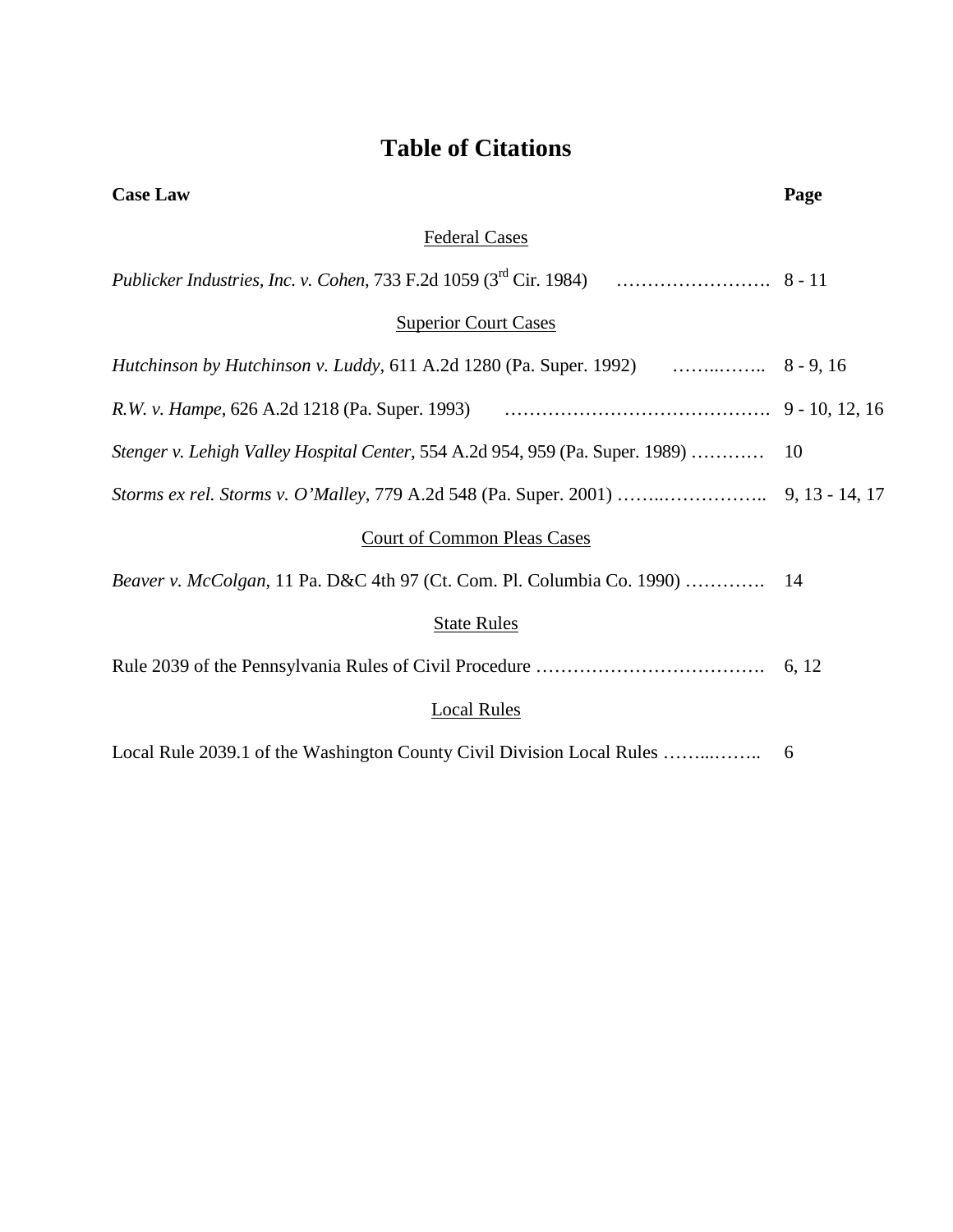### IN THE COURT OF COMMON PLEAS OF WASHINGTON COUNTY, PENNSYLVANIA CIVIL DIVISION

| STEPHANIE HALLOWICH AND         |        |
|---------------------------------|--------|
| CHRIS HALLOWICH, H/W,           |        |
| Plaintiffs,                     |        |
| VS.                             | No. C- |
| RANGE RESOURCES CORPORATION,    |        |
| WILLIAMS GAS/LAUREL MOUNTAIN    |        |
| MIDSTREAM, MARKWEST ENERGY      |        |
| PARTNERS, L.P., MARKWEST ENERGY |        |
| GROUP, L.L.C., AND PENNSYLVANIA |        |
| DEPARTMENT OF ENVIROMENTAL      |        |
| <b>PROTECTION</b>               |        |
|                                 |        |
| Defendants.                     |        |

vs. ) No. **C-63-CV-201003954**

### **INTERVENORS' JOINT BRIEF IN SUPPORT OF PG PUBLISHING COMPANY'S AND OBSERVER PUBLISHING COMPANY'S PETITION TO INTERVENE AND MOTION TO UNSEAL RECORD**

#### **I. STATEMENT OF FACTS**

The matter before the Court arises from the joint petition of the PG Publishing Company, d/b/a The Pittsburgh Post-Gazette ("Post-Gazette") and Observer Publishing Company, d/b/a Observer Reporter ("Observer Reporter") (collectively "Intervenors") to intervene and open the record in this proceeding.

On May 27, 2010, Stephanie and Chris Hallowich ("the Hallowichs") commenced this action by a praecipe to issue a writ of summons against Range Resources Corporation, Williams Gas/Laurel Mountain Midstream, MarkWest Energy Partners, L.P., MarkWest Energy Group, L.L.C. (collectively "Defendants") and the Pennsylvania Department of Environmental Protection ("DEP"). A true and correct copy of the docket is attached herein as Exhibit "A."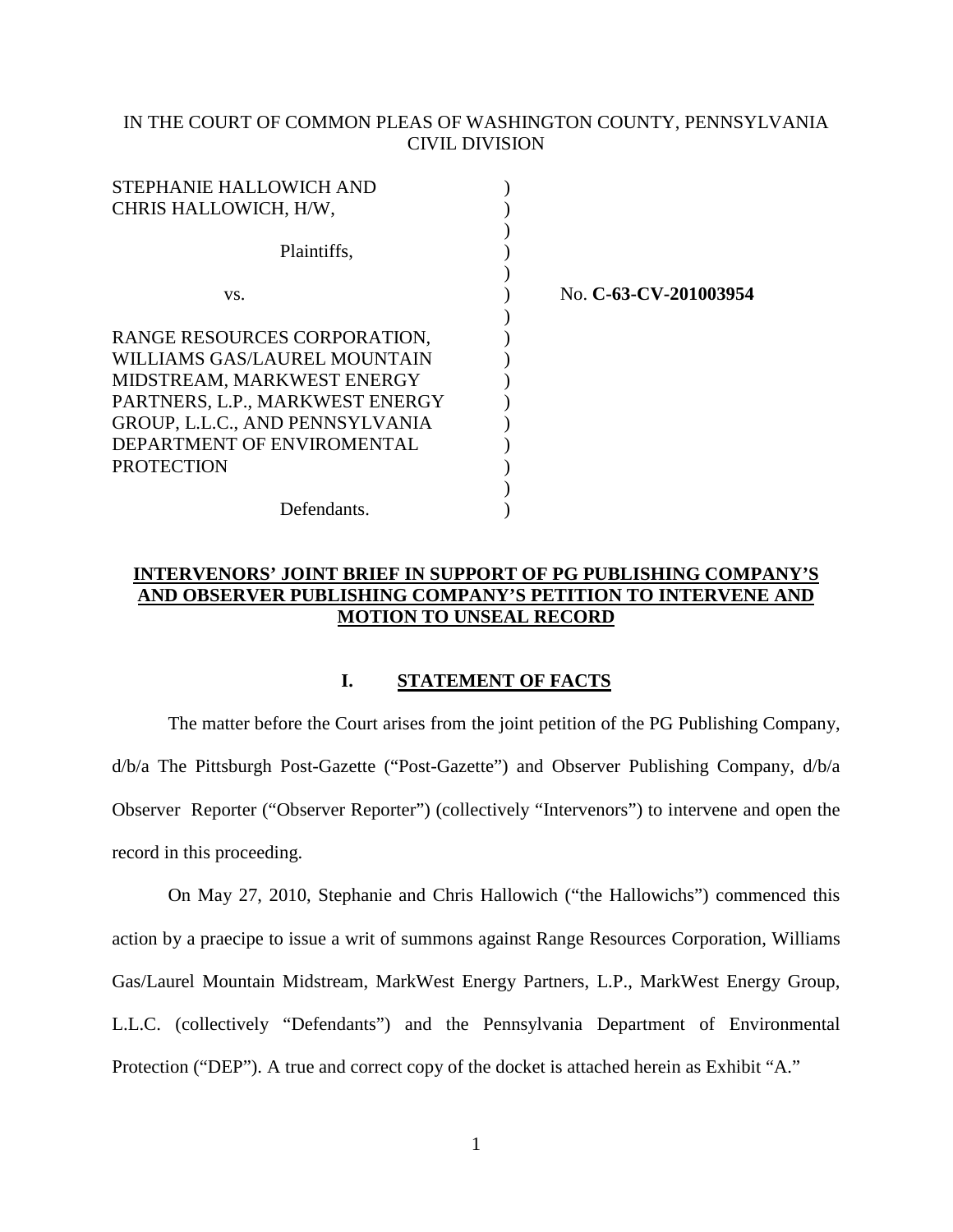While no complaint was ever filed in this case, based upon the extensive publicity of this case discussed *infra*, it is apparent that the cause of action arose from claims by the Hallowichs that their property was damaged and personal well-being was affected by natural gas drilling by the Defendants at or near their residence.

Even before the commencement of the litigation, the Hallowichs gave numerous media interviews regarding the impact of gas drilling on their family. These interviews, which continued throughout the litigation, highlight in particular the Hallowichs' two minor children, Nathan Hallowich and Alyson Hallowich (collectively "Children"). Further, representatives of the Defendants discussed the case in the media, including extensive details of offers of settlement to the Hallowichs; and the Hallowichs similarly discussed their demands for resolution.

A May 5, 2009 article from Reuters, titled "Gas drillers battle Pennsylvania pollution concerns," which includes a photograph of Stephanie Hallowich and the Hallowichs' daughter "Alison[sic]" taken on April 23, 2009, includes the following quote from Stephanie Hallowich: "I don't want to find out in five years' time that my kids have cancer." A true and correct copy of the May 5, 2009 article from Reuters is attached herein as Exhibit "B."

Attached as Exhibit "C" is an August 27, 2009 article from the BBC News titled "U.S. seeks independence with natural gas" in which Stephanie Hallowich, who is described as being "surrounded by natural gas wells," states:

- "We've had problems with water, we've had air quality issues, there's an odour which has made us sick."
- "'We have two children. We have huge issues about their health.'"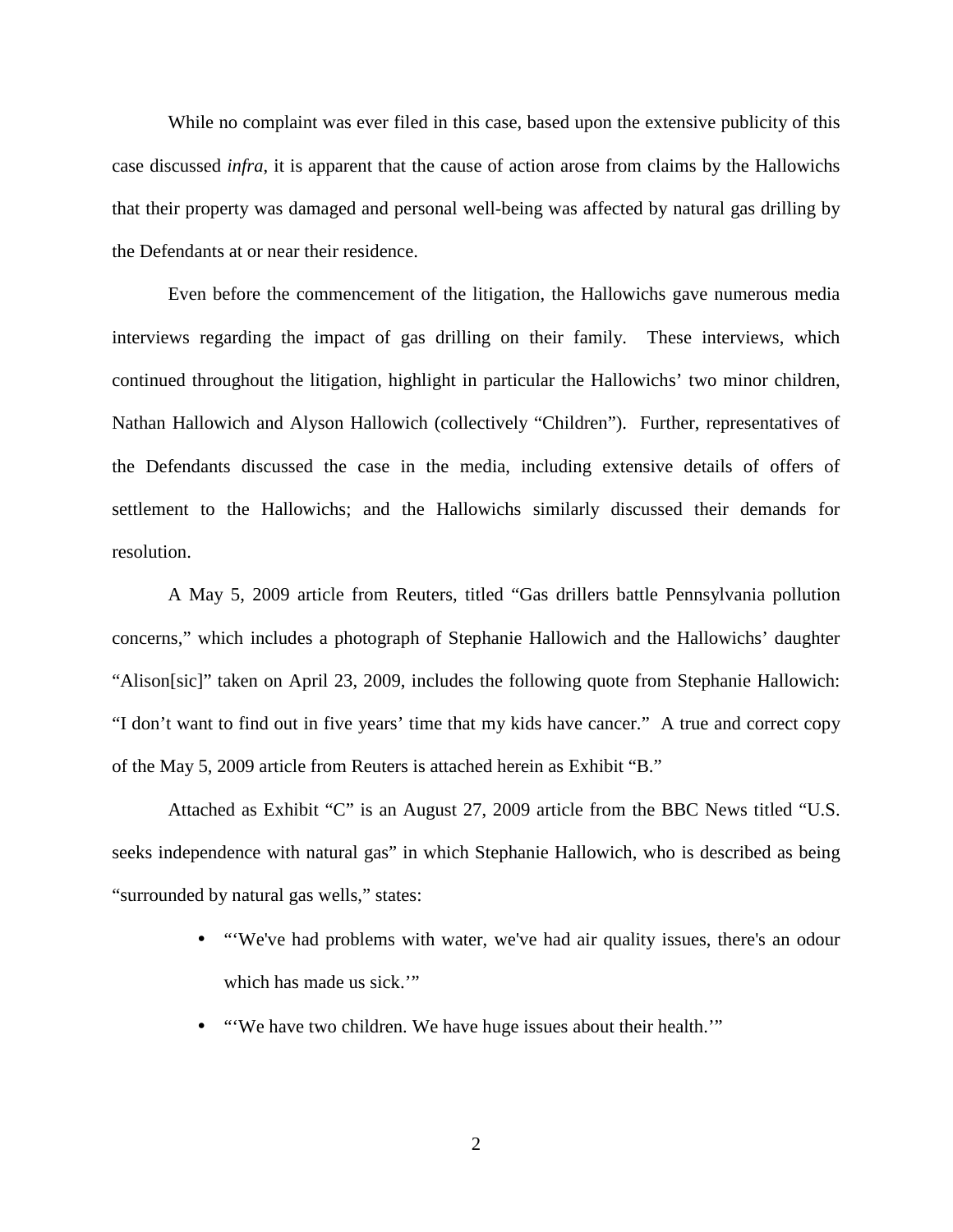Attached as Exhibit "D" is a July 29, 2010 article from the Pittsburgh Post-Gazette titled "Wells of wealth – or woe? Questions waft from Marcellus Shale drilling sites" in which a photograph of the Hallowichs, alongside the Children, is displayed. The article further states:

- "Homeowners Stephanie and Chris Hallowich have traveled the state, talking to land owners and offering advice to those who are considering leasing their property for drilling."
- "The family is now in litigation with the state, drilling operators and processing companies over what they claim is contamination of their water well caused by the drilling and because of noxious fumes that prevent their children from playing outside most days."

Attached as Exhibit "E" is an article on the CBS News website based on a CBS Evening News report aired in September 2010, titled "A Burning Debate Over Natural Gas Drilling." The interview, conducted by Armen Keteyian, CBS News chief investigative correspondent, contained multiple shots of the Children playing on the Hallowichs' property, and includes a statement by Stephanie Hallowich that she is "very afraid, health-wise, for the kids, just because of the exposure to the water and the constant not-knowing what we're breathing in outside."<sup>1</sup>

Attached as Exhibit "F" is an October 17, 2010 article from the National Geographic News titled "A Dream Dashed by the Rush on Gas" that extensively details the instant law suit between the Hallowichs and Range Resources over the alleged pollution of the Hallowichs' property. Both a representative of Range Resources and the Hallowichs were interviewed for the article. The reporting in the article includes the following:

 $\overline{a}$ 

 $1$  The video interview, which includes multiple shots of the Children, can be viewed at: http://www.cbsnews.com/stories/2010/09/04/eveningnews/main6835996.shtml.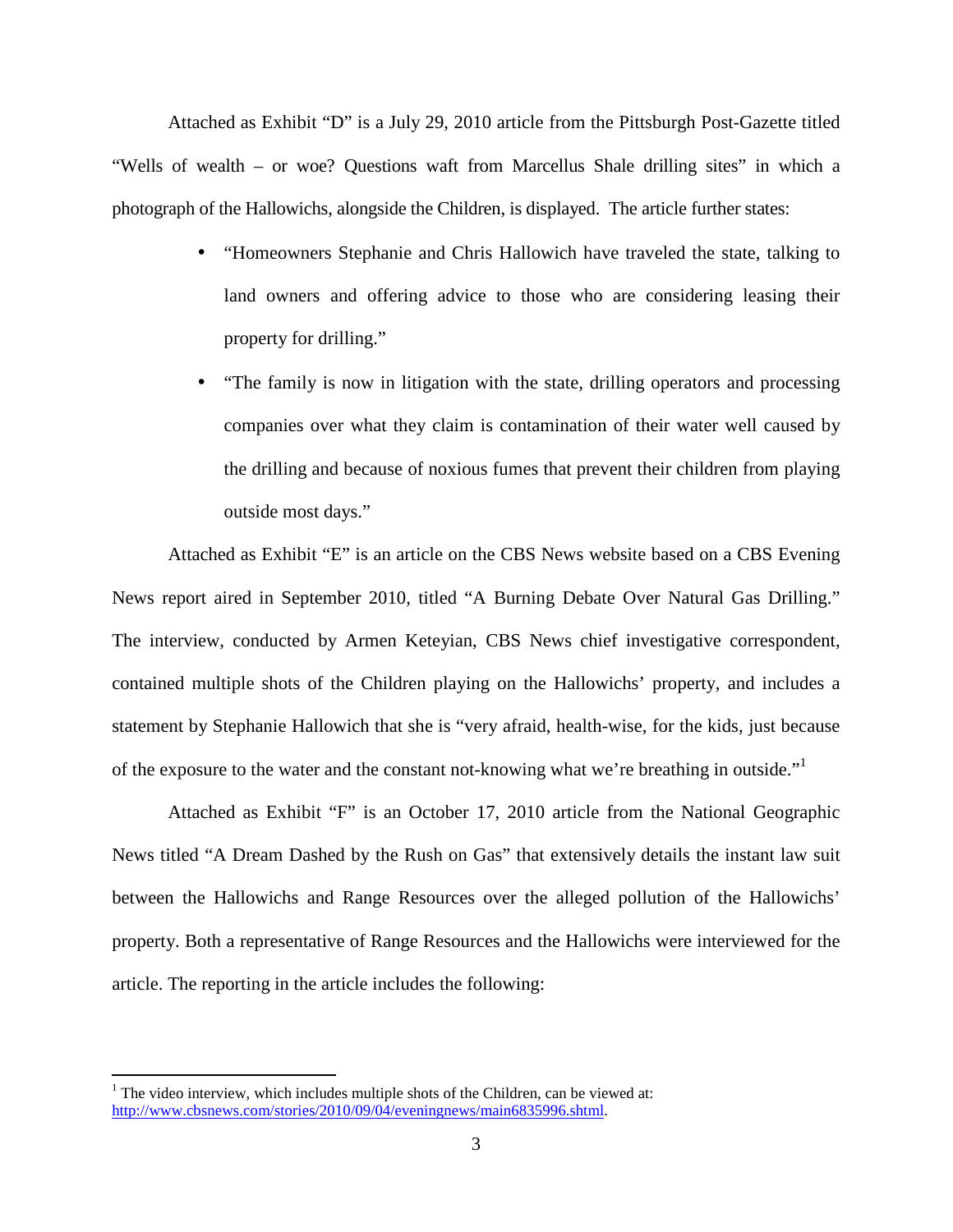- The Hallowichs' case is being studied as part of a larger study by the University of Pittsburgh and the University of Washington, Seattle, funded by the Heinz Endowments, on the impact of natural gas drilling on air pollution. Exhibit "F," p. 8.
- Matt Pitzarella, described as a "spokesman for Range Resources, the company that drilled the well that produces gas beneath the Hallowich site" was interviewed for the article. Exhibit "F," p. 3.
- Mr. Pitzarella and the Hallowichs discussed in detail the offers and demands to resolve the instant case as follows: "Pitzarella says that Range has offered to buy the Hallowich property, while leaving them the mineral rights for around \$200,000. Pitzarella says the offer –which was made verbally, not in writing – was based on a real estate agent's assessment of the fair market value of the property. But the Hallowichs, who have put their house on the market for close to \$500,000, say they never received either a verbal or written offer from Range, although the company invited them to talk. They say that Range asked what they wanted; they replied that they wanted the company to buy their house, reimburse them for water, pay their legal fees, and create an escrow account for medical monitoring for the family." Exhibit "F," p. 9.
- The article also includes a photograph of the Hallowichs, alongside the Children, and quotes them as follows: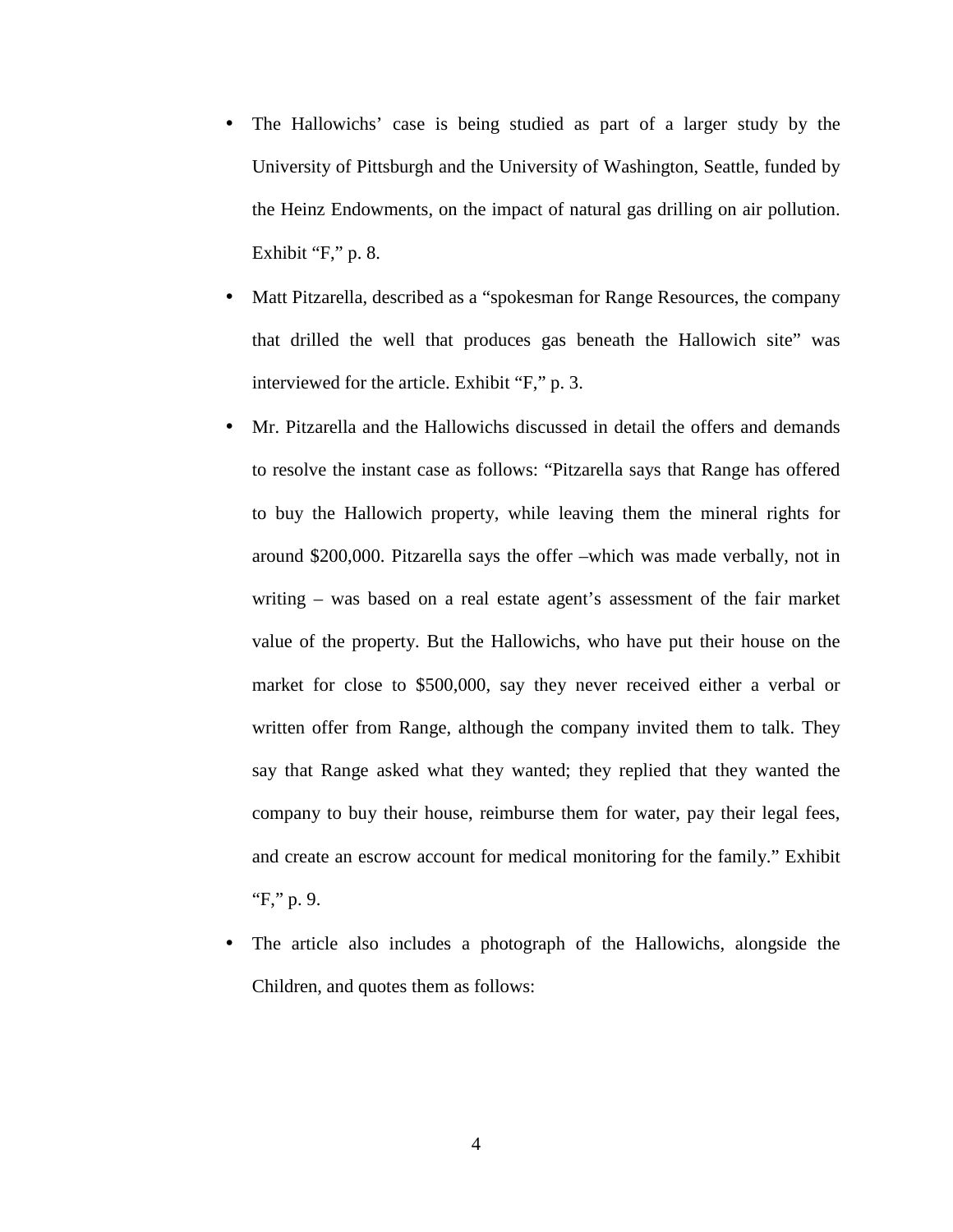- o "'It's ruined our lives. That's what it comes down to,' says Chris [Hallowich]. 'It's ruined our plans that we had for the kids. It's ruined what we thought was our perfect ten acres."
- o "[The Hallowichs] say they fear that they and their children, now 6 and 9, face health risks from both polluted drinking water and air."

Attached as Exhibit "G" are various photographs and accompanying captions, in which the Children are prominently displayed, that were part of the National Geographic News' series, "Special Report: The Great Shale Gas Rush," of which the article referenced in the above paragraph was a part of. The National Geographic News article also contained video, including commentary by the Hallowichs, over photographs of the Children, discussing the Children's health issues $<sup>2</sup>$ </sup>

Attached as Exhibit " $H$ <sup>3</sup> is a transcript of a March 1, 2011 video news report from, the Western Pennsylvania television station, WTAE Pittsburgh, titled "Explosion Reports Send Crews To Washington Co. Gas Well Site," which includes an interview with Stephanie Hallowich. The transcript contains the following:

> • "Hallowich said her family wants to move and, out of frustration at what they perceive as the health risk from [natural gas] drilling operations, carved the words 'Gas Land' into their yard. 'We had actually been away the last couple of days because the children have been having some health issues, which we believe is

<u>.</u>

 $2^2$  The video is posted and currently resides on the National Geographic New's website at: http://news.nationalgeographic.com/news/2010/10/photogalleries/101022-energy-gas-faces-shale-pictures/#/energyshale-portrait02-hallowich\_26860\_600x450.jpg

<sup>&</sup>lt;sup>3</sup> All exhibits listed above are admissible under Rule 902 of the Pennsylvania Rules of Evidence.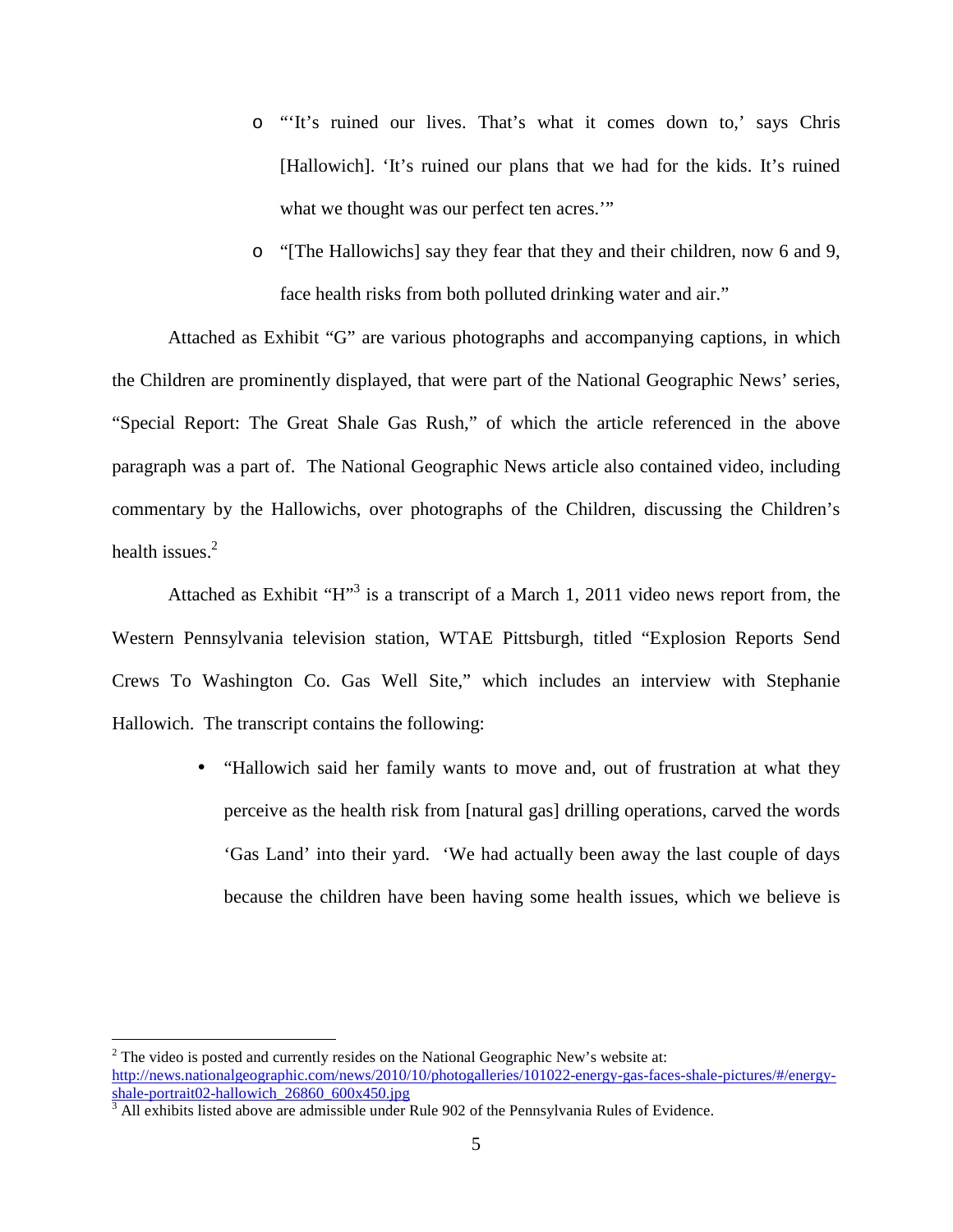from some of the emissions coming out of these two places, with some pretty serious nose bleeds and headaches,' Hallowich said."<sup>4</sup>

Besides discussing in detail the health ailments, names and ages, and location of the Children's residence, the Hallowichs provided, or posed for, voluminous amounts of photographs and video recordings where the Children are prominently displayed. In addition, both the Hallowichs and the Defendant Range Resources discussed in exhaustive detail the intimate and essential details of the case, including previous financial settlement proposals, medical information, and alleged environmental and health-related violations by the Defendants.

As acknowledged in the Defendants' Joint Brief in Opposition, a settlement was executed in late June 2011 between the Hallowichs, the Hallowichs' Children (collectively "Plaintiffs"), and the Defendants. On July 28, 2011, the Petition for Approval of Settlement of Minors' Actions<sup>5</sup> and the Joint Motion to Seal was filed by the Hallowichs. Upon consideration of these pleadings, the Court scheduled a hearing in closed court chambers for August 24, 2011.

On August  $23$ ,  $2011$ ,  $6$  the Court held a hearing on the Petition for Approval of Settlement of Minors' Actions and the Joint Motion to Seal. Before the hearing commenced, upon noticing two reporters for the Post-Gazette in the courtroom, a court official proceeded into the Court's chambers and informed the Court of their presence. After doing so, the court official proceeded

<u>.</u>

<sup>&</sup>lt;sup>4</sup> The video can be viewed at:  $\frac{http://www.wtae.com/news/27035071/detail.html}{http://www.wtae.com/news/27035071/detail.html}.$ 

<sup>&</sup>lt;sup>5</sup> Throughout Defendants' Joint Brief in Opposition, Defendants characterizes the Petition for Approval of Settlement of Minors' Actions Pursuant to Pa.R.C.P. 2039 and Local Rule 2039.1 as an "Orphans' Court Petition," including the statement that the claims would require court approval under "Pennsylvania Orphans' Court Rules." It should be noted, that Defendants cite no Orphans' Court Rules which would apply, instead citing only Pa.R.C.P. 2039. Indeed, Pa.R.C.P. 2039 and Washington County Local Rule 2039.1 (listed as a local rule in the Civil Division) are not Orphans' Court Rules but Rules of Civil Procedure. *See* Pa.R.C.P. 2309 and Washington County Local Rule 2039.1. No Orphans' Court proceeding is at issue in the above-captioned matter.

<sup>&</sup>lt;sup>6</sup> The Post-Gazette is unaware of any order of court that re-scheduled the hearing for August 23, 2011, or any reason as to why the hearing was held on August 23, 2011.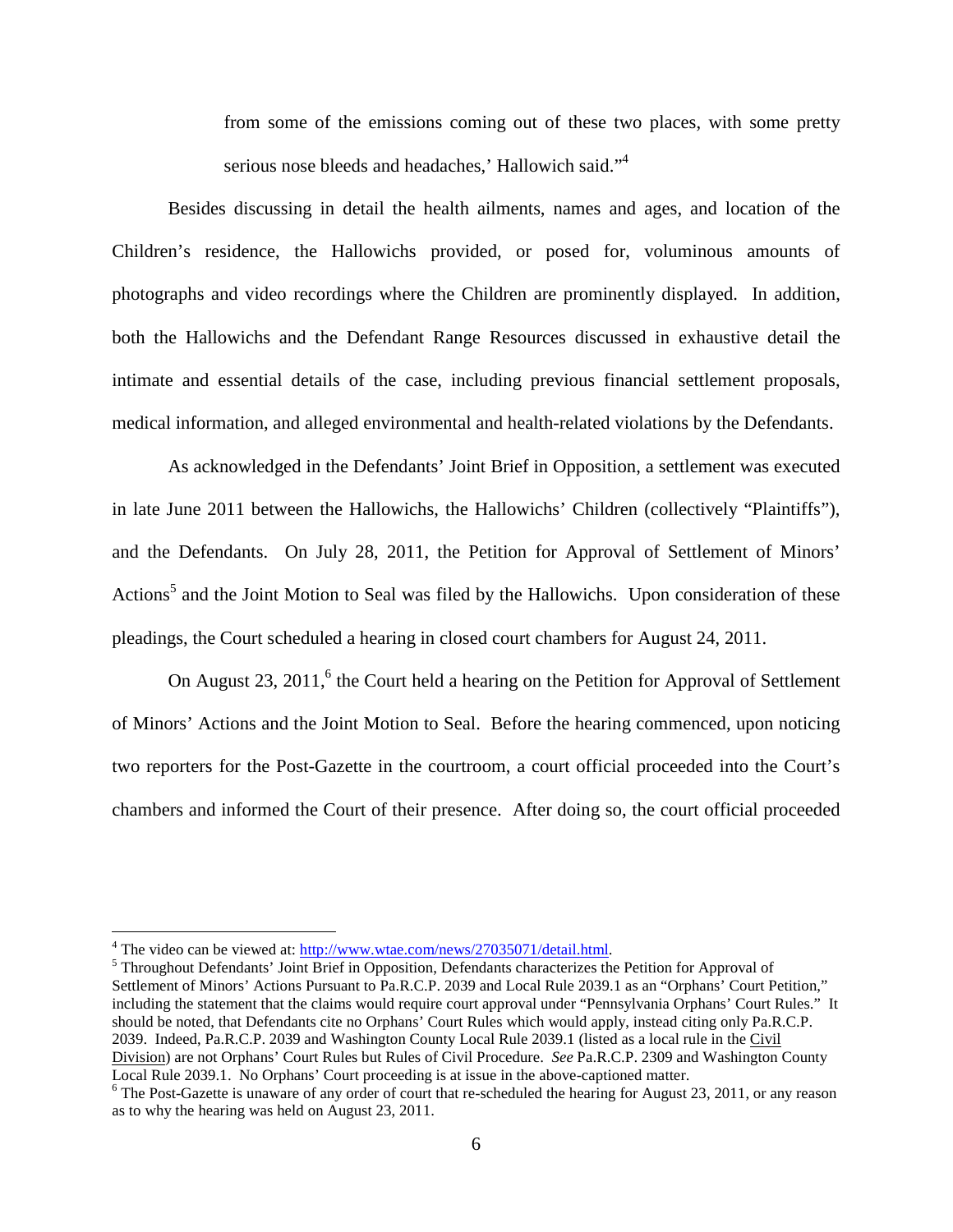back into the courtroom and informed the Plaintiffs, Plaintiffs' Attorneys, Defendants and Defendants' Attorneys to follow him into the Court's chambers.<sup>7</sup>

Contrary to the Defendants' assertions in the Defendants' Joint Brief in Opposition, the reporters for the Post-Gazette did not subsequently attempt to "follow the parties into chambers," rather the reporters proceeded into the outer office of the Court's chambers and asked the court official if they could enter the chambers. When the court official denied their request, the reporters informed the court official that they were objecting to the closing of the court proceeding on behalf of the Post-Gazette. Upon hearing this, the court official went into the chambers and returned shortly after to inform the reporters that the Post-Gazette's objection had been noted by the Court.

After holding the closed court proceeding, the Court entered an order approving the settlement as to the minors' claims and sealing the record "indefinitely in its entirety." On September 6, 2011, the Post-Gazette presented a Petition to Intervene and Motion to Unseal Record. In advance of the scheduled presentation date, counsel for the Hallowichs and the DEP both sent letters to the Court they were taking no position on the Post-Gazette's request to open the record. *See* Exhibits "I" and "J."

In response to the Post-Gazette's petition, the Court entered an order scheduling argument on the petition for October 4, 2011 and directing that twenty days before the argument "all parties seeking to seal the record in the above-captioned case shall serve on all other parties, including the Proposed Intervenor, and the Court, an answer to Intervenor's motion setting forth the basis in law and in fact why the record should be sealed." The Observer Reporter then filed its separate Petition to Intervene and Joinder in the Post-Gazette's petition and the Court

 $\overline{a}$ 

 $<sup>7</sup>$  Despite Defendants claims in Defendants' Joint Brief in Opposition, the Court never stated the confidential nature</sup> of the proceedings, as the Court was not present in the courtroom at any time during the incident at issue. The proceedings had yet to start before the court official moved the parties into chambers.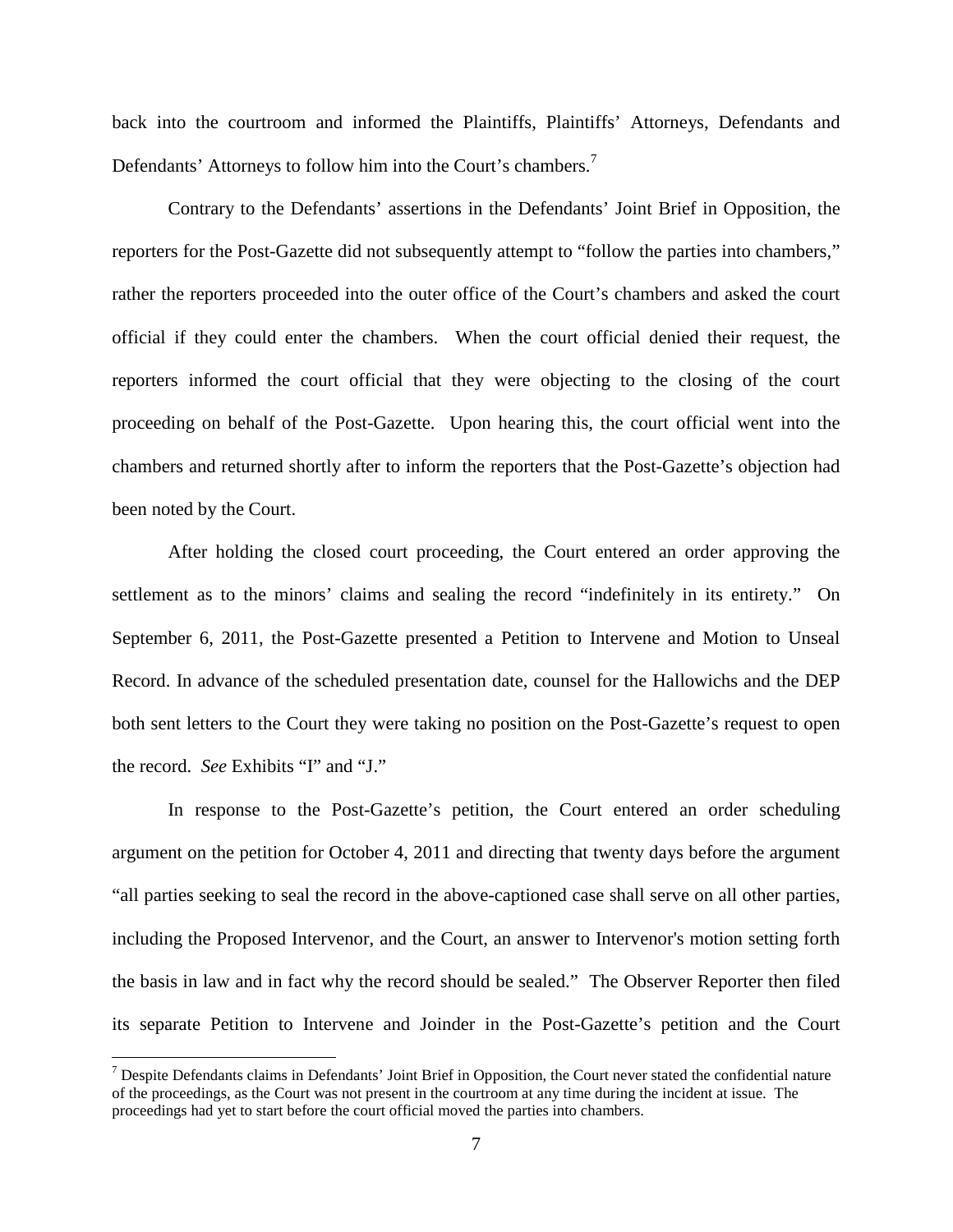scheduled argument on the Observer Reporter's petition at the previously scheduled October 4, 2011 argument.

Consistent with their correspondence to the Court, neither the Hallowichs nor the DEP filed an answer or any response to the Intervenors' motions to open the record. The Defendants did not file an answer to the motions as directed by the Court. Instead they filed a brief to which the Intervenors now respond. <sup>8</sup>

#### **II. ARGUMENT**

The Court should grant the Joint Petition to Intervene and Motion to Unseal Record, as no party seeking to seal the records can rebut the presumption of openness in a civil proceeding that allows the public access to court records.

#### **A. Governing Legal Standards**

The Pennsylvania Constitution mandates open judicial proceedings. "All courts shall be open." Pa. Const. Art. I, § 11. *See*, e.g., *Hutchinson by Hutchinson v. Luddy,* 611 A.2d 1280 (Pa. Super. 1992). The tradition of keeping proceedings and records of civil proceedings open to public observation also is founded in the common law right, and as stated in *Publicker Industries, Inc. v. Cohen*, 733 F.2d 1059, 1071 (3<sup>rd</sup> Cir. 1984), "[it is] clear that the public and the press possess a First Amendment and a common law right of access to civil proceedings; indeed there is a presumption that these proceedings will be open."

The Defendants' brief acknowledges both the Constitutional and common law right to open courtrooms in Pennsylvania. Defendants' brief, p. 7, n. 6.

 $\overline{a}$ 

<sup>&</sup>lt;sup>8</sup> Contrary to footnote 2 in the Defendant's Joint Brief in Opposition, no joint motion to open all pleadings except for the settlement agreement has been filed with this Court. The Defendants have agreed to a joint motion to open all pleadings except for the settlement agreement, in which the Intervenors' claims that the balance of the record should be opened are preserved. The Defendants, in an apparent attempt to further obfuscate the issue, have insisted on holding off presentation of the joint motion until the October 4, 2011 argument, effectively making it impossible for the Intervernors to reference the record at the October 4, 2011 argument.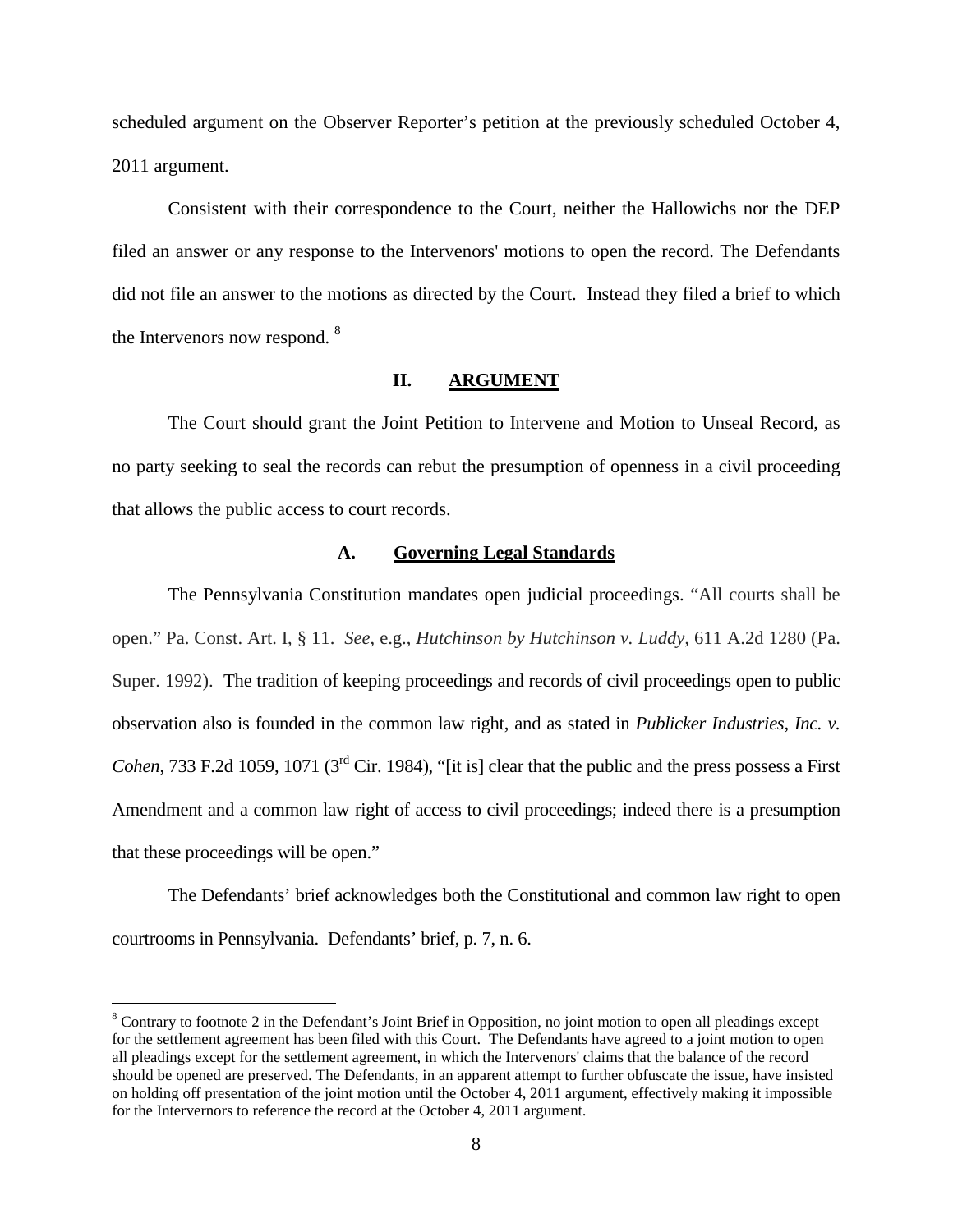The filing of a petition to intervene in order to open proceedings and records by the news media, in a civil trial, is an appropriate means of raising assertions of public rights of access. *See Hutchinson by Hutchinson*, 611 A.2d at 1284. The Defendants' brief does not challenge the right of the Intervenors, both publishers of newspapers of general circulation in Western Pennsylvania and representatives of the general public, to intervene in this matter and challenge the sealing of the record.

In determining whether the record in a civil proceeding that contains a minors' action should be sealed, the Superior Court has adopted the standards set forth by the Third Circuit in *Publicker Industries*. *See Storms ex rel. Storms v. O'Malley*, 779 A.2d 548, 568 – 69 (Pa. Super. 2001). Under *Publicker Industries*, a trial court must satisfy certain procedural and substantive requirements before it can deny access to civil proceedings. *Publicker Industries*, 733 F.2d at 1071.

The Defendants acknowledge that the party who seeks closure bears the burden of establishing that closure is appropriate under the circumstances. *See e.g*. Defendants' brief, at p. 7. This was reiterated by the Pennsylvania Superior Court in *R.W. v. Hampe*, 626 A.2d 1218, 1220, n.

"There are two methods of analysis of the competing interests involved in a request for closure. In the 'first amendment' or constitutional analysis, the presumption of openness may be rebutted by a claim that the denial of public access 'serves an important governmental interest and there is no less restrictive way to serve that government interest.' Under this method, which is based in the First Amendment of the United States and Art. 1, Section 11 of the Pennsylvania Constitution, it must be established that the 'material is the kind of information that the courts will protect and that there is good cause of the order to issue'...The second method of analysis is the common laws balancing approach, where a party must show that her personal interest in secrecy outweighs the traditional presumption of openness." (internal citations omitted).

In *Publicker Industries*, the Court held that the sealing of pleadings and the closure of trial proceedings may be warranted only when either an important governmental interest is at stake and

<sup>3 (</sup>Pa. Super.1993):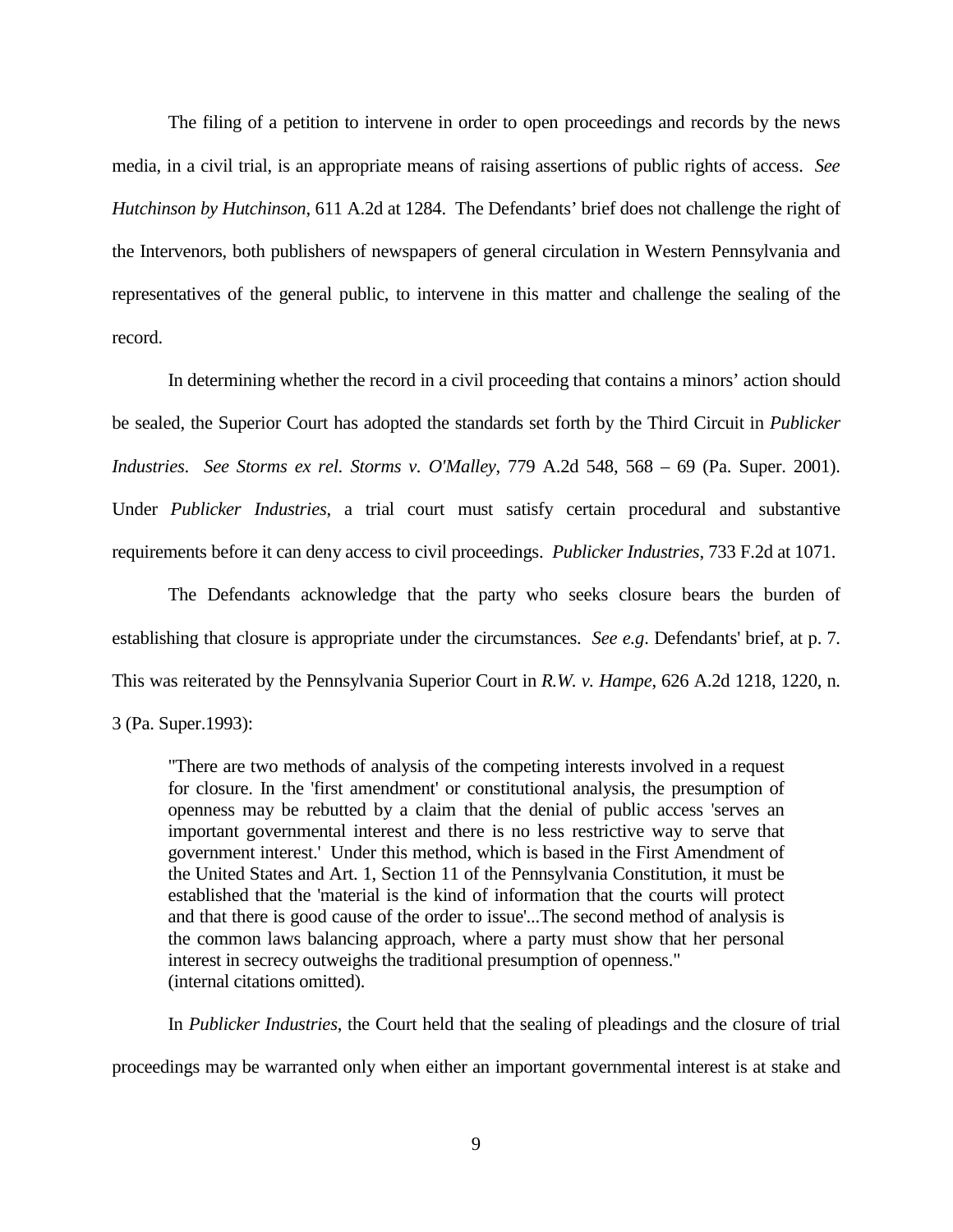there is no less restrictive way to serve that governmental interest, or that a clearly defined and serious injury would have occurred to the motioning party if the record were not sealed, such as the disclosure of a trade secret. *Publicker Industries*, 733 F.2d at 1070 - 71. Defendants, in their brief, acknowledge that under Pennsylvania law, closure only is warranted where disclosure will work "a *defined and serious injury* to the party seeking closure." Defendants' brief, p. 7 (emphasis added).

The decisions of the Pennsylvania appellate courts demonstrate both how heavy a burden the Defendants face and the courts' reluctance to close proceedings and seal records. In *R.W. v. Hampe*, *supra*, the Superior Court reversed the sealing of the record at the request of the plaintiff in a psychiatric malpractice lawsuit even though the "record reveals that it does contain embarrassing information, particularly of a sexual nature." 626 A.2d at 1223. *See also Hutchison, supra*  (affirming denial of a request to seal the record in a case involving allegations of sexual abuse of a minor by a priest). It is notable that in *Stenger v. Lehigh Valley Hospital Center*, 554 A.2d 954, 959 (Pa. Super. 1989), cited by the Defendants, the Superior Court held that the intervening newspaper would "clearly have access to publish the evidence at trial" even though it potentially involved information regarding the plaintiffs' "sexual practices, their idiosyncrasies, and their personal hygiene habits."

A trial court, before closing a proceeding, must afford the representatives of the media objecting to closure a full opportunity to be heard with their counsel present.<sup>9</sup> If it decides to order closure, the trial court then must both articulate the countervailing interest it seeks to protect and

-

 $9$  Defendants, in Defendants' Joint Brief in Opposition, argue that this Court has already conducted such a hearing, alleging this Court "found that all parties had knowingly and voluntarily consented to the confidentiality provisions" during the closed chambers hearing. However, it is axiomatic that a hearing conducted in closed chambers, without the presence of the general public, who seek their constitutional and common law right of access, is not a proper hearing as required under *Publicker Industries*. In addition, as discussed *infra*, a unilateral agreement of confidentiality can never be an essential term of the settlement of a minors' action.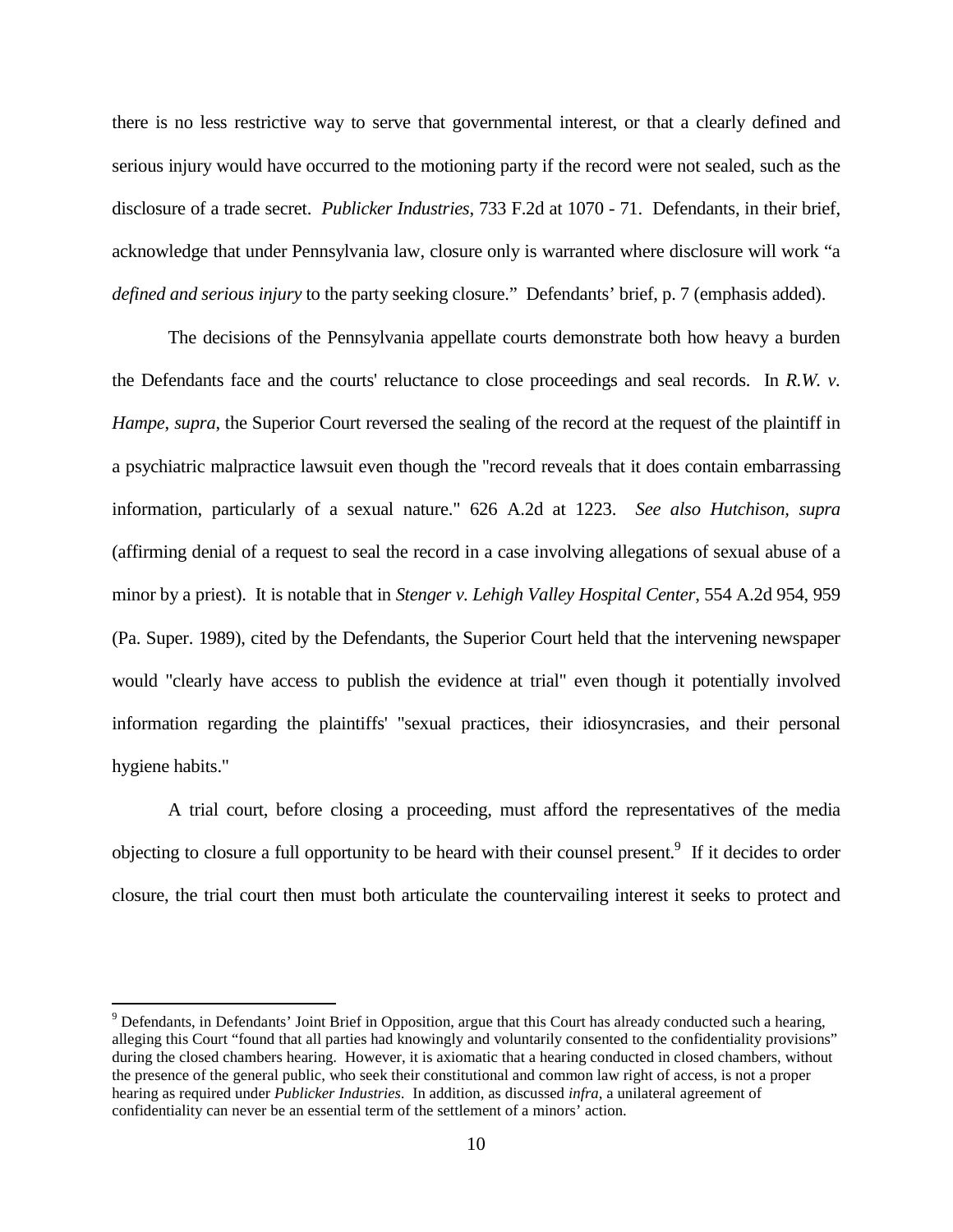make findings specific enough that a reviewing court can determine whether the closure order was properly entered. *See Publicker Industries*, 733 F.2d at 1071-72.

# **B. The Court Should Grant the** J**oint Petition to Intervene and Motion to Unseal Record, Because No Party Seeking Closure Can Rebut the Presumption of Openness Present in the Proceedings Before This Court**

**i. No Party Seeking Closure Can Rebut the Presumption of Openness Under the Constitutional Analysis** 

With the above as background, the issue before this Court is what have Defendants shown that could possibly reach the high bar of "a clearly defined and serious injury" that would warrant closure in this proceeding.

An analysis of what the Defendants' brief does *not* argue is instructive. The Defendants do not contend that the record contains any trade secret or proprietary information, the disclosure of which would cause financial damage to the Defendants.

Instead, the gravamen of Defendants' argument is found at page 8 of their brief, which states:

"Here there is an overriding interest that trumps any right of access the press assert to the confidential settlement agreement and related filings, namely, that a court ruling allowing press access to a settlement agreement whenever a minor is involved, despite confidential provisions in the agreement negotiated and agreed to by the parties would destroy a litigant's right to privately contract whenever Orphans' Court approval of that settlement is required."

It is clear that the Defendants' argument is disingenuous in the extreme. At the bottom of this effort is the self-evident interest of the Defendants to hide from the public a judicial record that shows the resolution of admitted claims against the Defendants for water and air pollution of a residential area. This case has drawn national media coverage in which all parties participated. This case has a wide ranging impact on issues related to natural gas drilling, a subject which has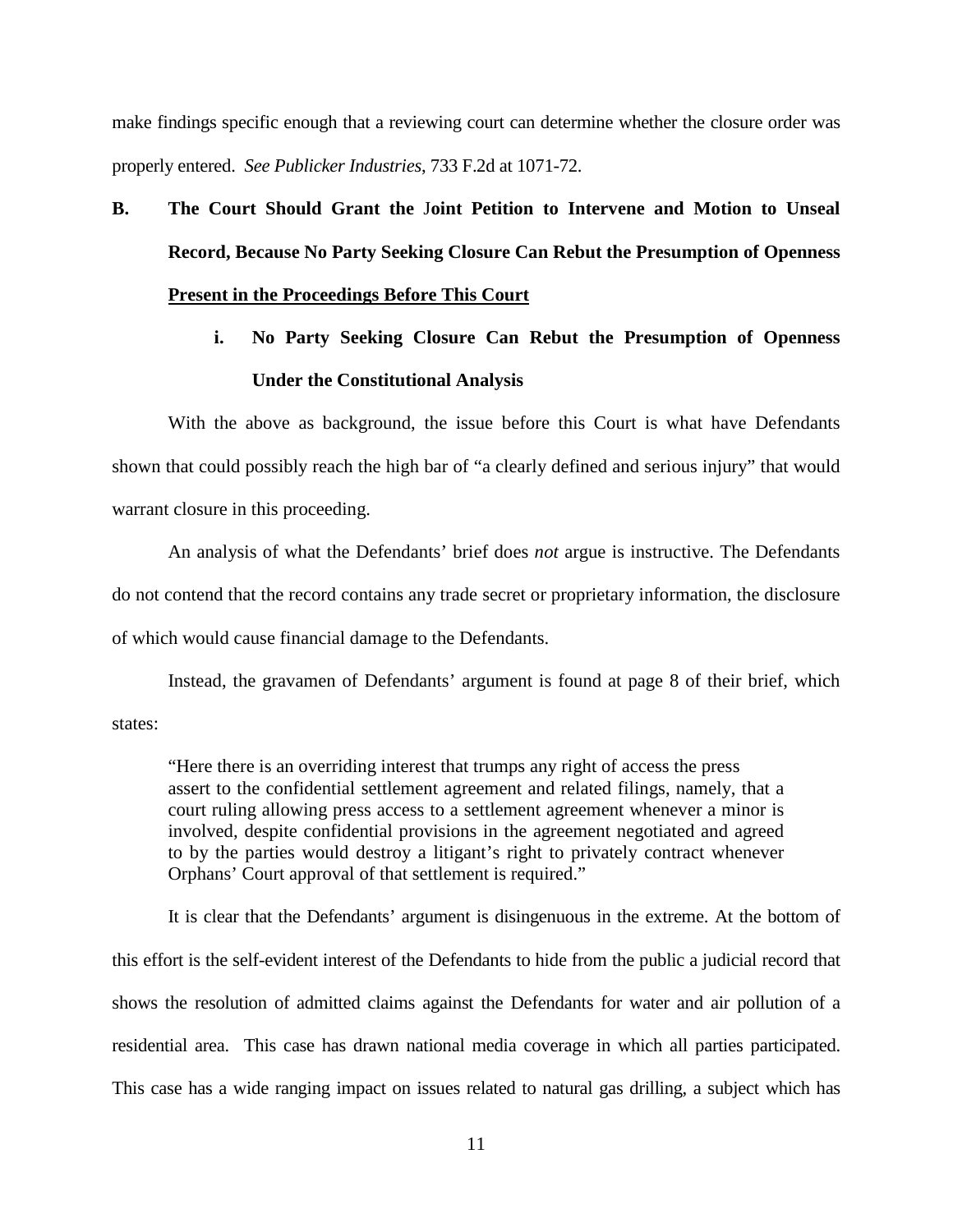drawn intense coverage and discussion in public forums in recent months. The public's right to know the case's resolution could not be farther from "mere curiosity", as the Defendants contend. There are few cases that could be more compelling for public disclosure. Clearly, the Defendants do not want the bright light of media coverage on the resolution of the Hallowichs' claims.

The efforts of the Defendants to hide their true motivation behind issues regarding minors' could not be clearer. The public's right to know what transpires in judicial proceedings involving issues of immense public importance has been emphasized by the Pennsylvania Superior Court. Noting that Justice Holmes declared that public access to civil judicial proceedings was of "vast importance", the Court reasoned:

"The educative effect of public attendance is a material advantage. Not only is respect for the law increased and intelligent acquaintance acquired with the methods of government, but a strong confidence in judicial remedies is secured which could never be inspired by a system of secrecy." *R.W. v. Hampe*, *supra* at 1221 (citing Wigmore on Evidence).

The Defendants' motivation aside, their argument ignores the essential presumptively public proceedings involved in a settlement of a minors' claim. Rule 2039 of the Pennsylvania Rules of Civil Procedure states: "[n]o action to which a minor is a party shall be compromised, settled or discontinued except after approval by the court pursuant to a petition presented by the guardian of the minor." In the instant matter, a private agreement is not at issue. Rather there is a mandated court procedure whereby a petition must be presented to the Court detailing the proposed settlement. The Court then has the right to approve or disapprove the proposed settlement agreement. Inherently, every detail of the settlement is part of a court proceeding subject to the Constitutional mandate that such proceedings shall be open to the public.

As the Pennsylvania Superior Court has noted "[a] confidentiality clause [can] never be an essential term of an agreement to settle a **minor's** claim, since settlement of a minor's claim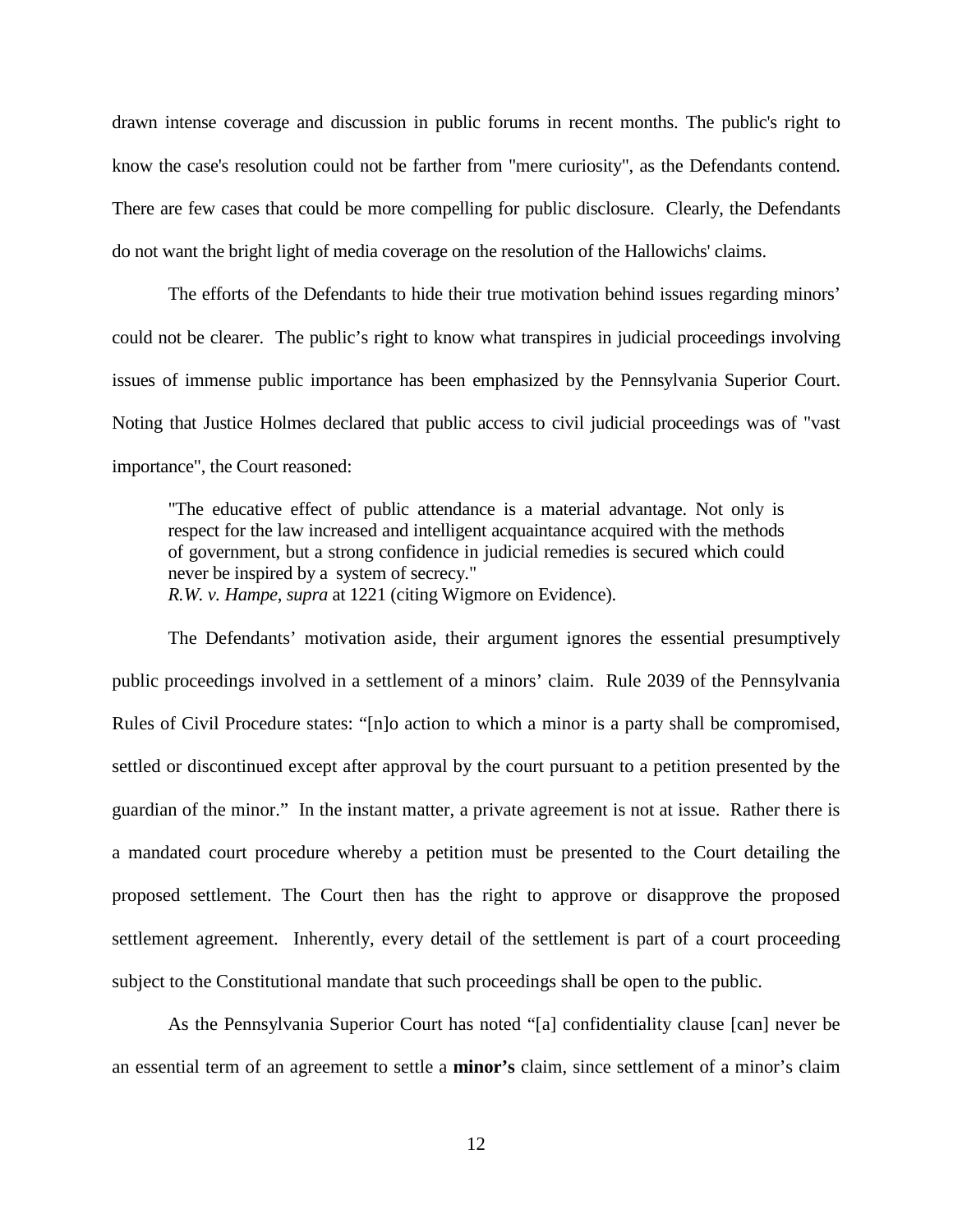requires court approval pursuant to Pa.R.C.P. 2039, and court proceedings are a matter of public record." *See Storms, supra,* at 568, n. 12. "Thus, [the] sealing of the record in the case of a minor's settlement is not a *pro forma* matter that is automatically performed upon the agreement of the parties, but rather, is permitted only upon analysis and approval by the court." *Id.*

In *Storms, supra*, the facts were strikingly similar to those in the instant matter. The cause of action arose from a claim upon behalf of the minor and her parents that she suffered injuries as a result of the medical malpractice of the defendant doctor. The defendant doctor sought to seal the record in an obvious attempt to avoid disclosure of the claims against him and the large settlement being paid to the plaintiffs. The trial court rejected the defendant's request to seal the record and the Superior Court affirmed.

The Superior Court, in *Storms*, held that to seal the record in a civil proceeding which contains a minors' action, the party seeking closure must rebut the presumption of openness by either: 1) showing that the closure serves an important governmental interest and that there is no less restrictive way to serve that interest (Constitutional analysis) or 2) show that his or her interest in secrecy outweighs the presumption of openness (common law analysis). *See Storms*, 779 A.2d at 569. The *Storms* Court reiterated that under the Constitutional analysis the presumption only can be overcome by showing a clearly defined and serious injury to the party seeking closure. *Storms*, 779 A.2d at 569.

As in the instant case, the defendant argued that public disclosure would discourage settlement. The Superior Court said that argument did not overcome the far greater right of public access to Court proceedings: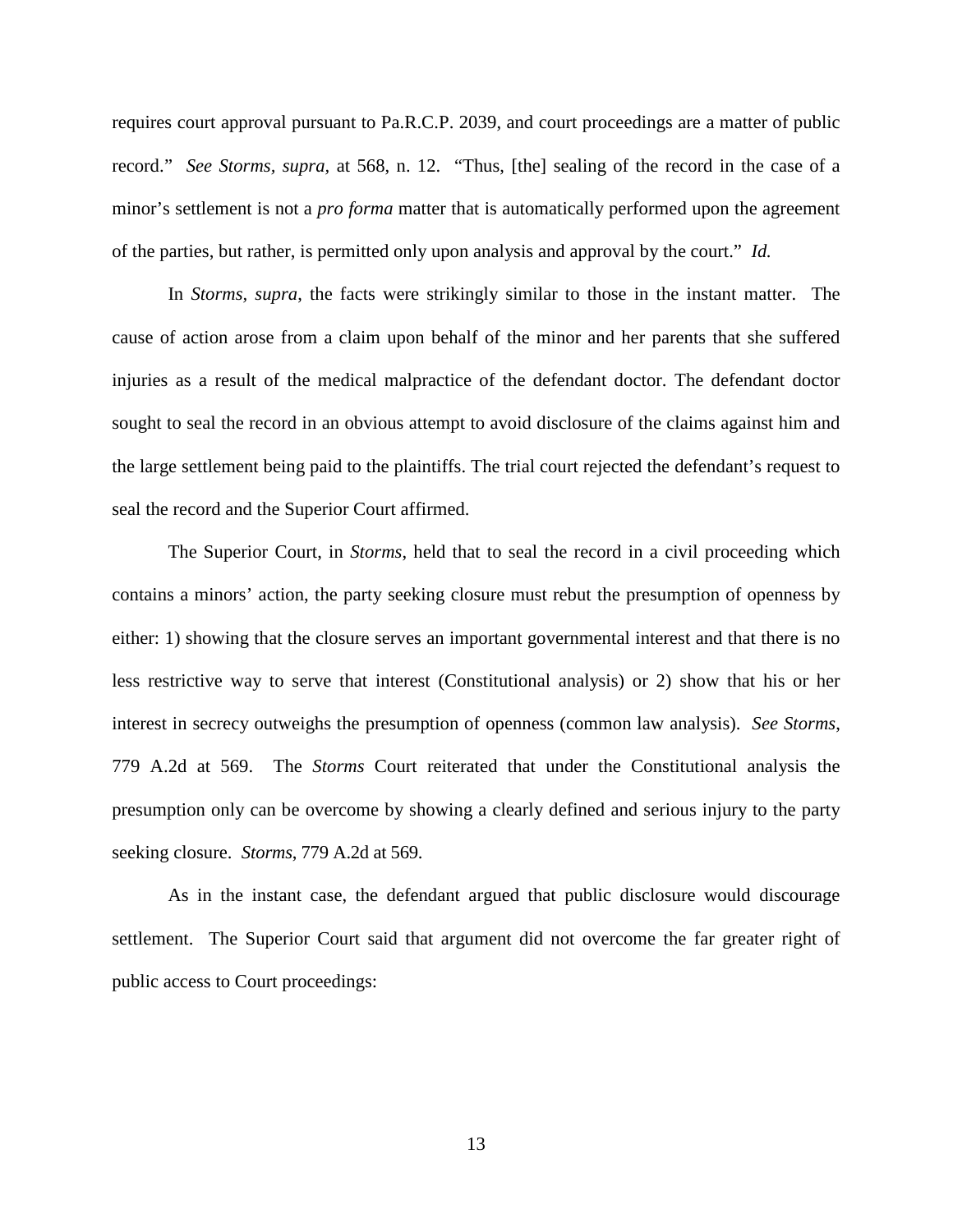"....[Defendant's] argument that there was no public interest in leaving the record open and that the sealing of the record would encourage settlement did not outweigh the public's interest in open court proceedings." *Storms*, 779 A.2d at 569 – 70.

 In *Storms*, the Court was presented by opposition from both the plaintiffs and the defendant, as the plaintiffs eventually joined in the effort to seal the record. Here, the Plaintiff Hallowichs have not joined in the opposition to seal the record and instead "defer to the Court's discretion..." whether to open or seal the record. *See* Exhibit "I."

 Defendants' brief does not cite or attempt to distinguish *Storms.* The only case Defendants cite in support or their position, *Beaver v. McColgan*, 11 Pa. D &C 4th 97 (Ct. Com. Pl. Columbia Co. 1990) is not binding precedent on this Court and was issued eleven years before the Superior Court's decision in *Storms.* Even if there was not the overriding precedent of *Storms*, *Beaver* is clearly distinguishable. In *Beaver*, the mother of the minor was the party moving to seal the record, as she wished her financial privacy protected following a tragic accident where her husband was killed, she was seriously injured and the minor was left paralyzed from the waist down. Here, the Hallowichs have neither opposed the opening of the record nor attempted to keep the litigation private, including their financial demands. Instead they have made it a national *cause célèbre.* Further, in *Beaver*, the representative of the media remained silent in the proceedings and asserted no reason on the record why the public had an interest in the outcome.

In the instant matter, Defendants' argument that the "overriding interest of the parties in the confidentiality of their settlement agreement outweighs any right of access to the [record]" is fallacious. In fact, the Defendants' proposition that "the mere presence of minors in a settlement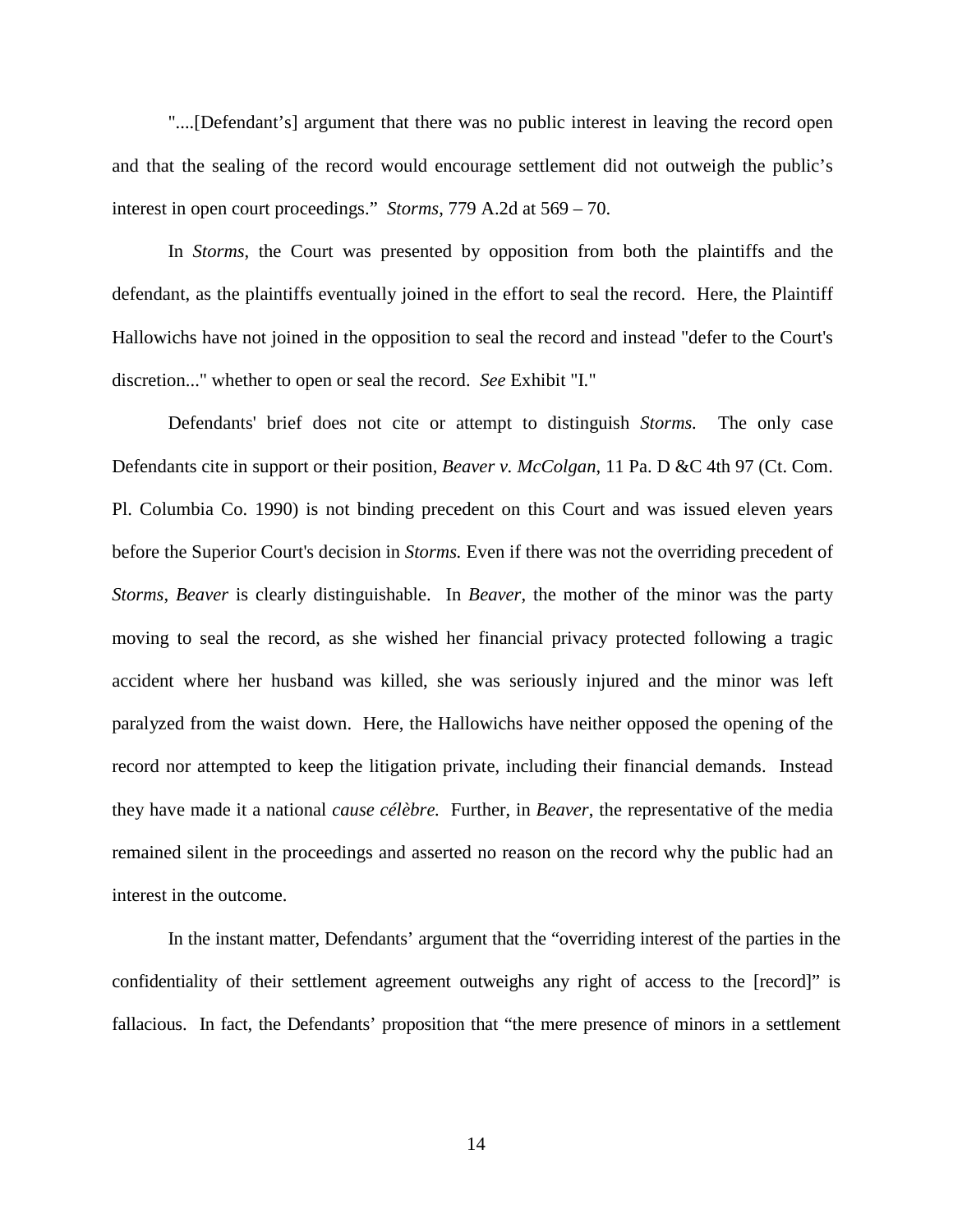does not give the public right of access to an out-of-court settlement agreement that would otherwise have been kept confidential" has been explicitly rejected by the Superior Court in *Storms*.

 In addition, despite the Defendants' failure to raise any compelling government interests, or show any way that opening the record will work a clearly defined and serious injury to a party seeking closure, no privacy interest exists which rebuts the presumption of openness. Any argument that an important government interest exists in protecting the privacy of the Children fails. The Hallowichs, by their failure to object to opening the record, have made a *sub silentio* admission that they do not believe that they or the Children will suffer any injury by opening the record.

 Similarly by the DEP's failure to object to the opening of the record, the DEP acknowledges it does not believe an important government interest exists which necessitates closure of the record.

 Even if the Hallowichs had objected to opening the record, no interest in protecting the Children's privacy exists which outweighs the presumption of openness. The Hallowichs have mounted an intense media campaign, with the Children as the focal point, to highlight the alleged damaged caused to the Children by the Defendants. The Hallowichs appeared in national nightly news interviews, national news media publications, and local news media publications that contained pictures of the Children, videos of the Children outside their home, the location of the Children's residence, the age and names of the Children, the health ailments the Children suffered from, etc. In addition, the intimate financial details of the abovecaptioned case have been discussed *by both sides* in the media, including previous settlement offers, current demands, and the alleged monthly expenses of the Hallowichs.

15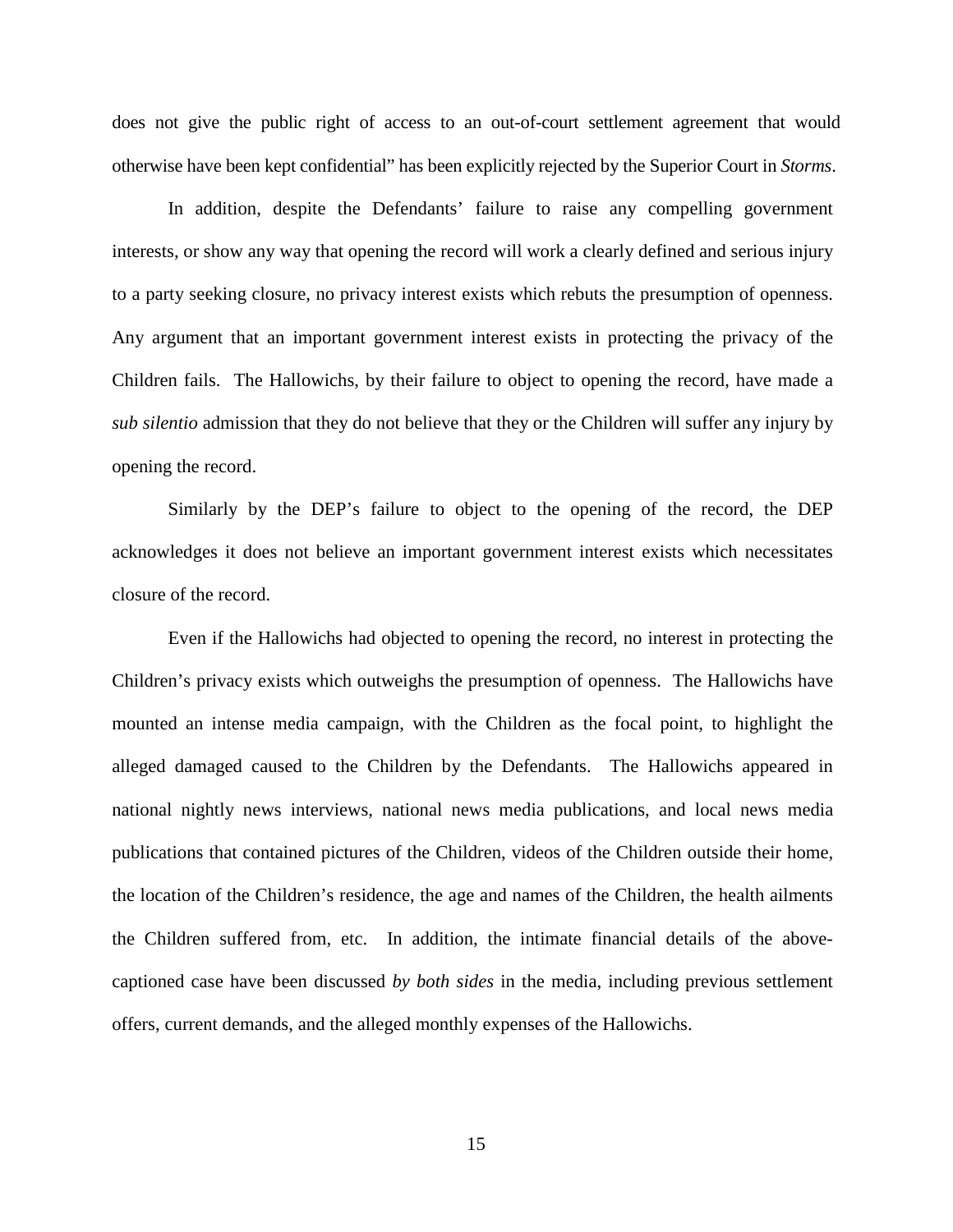# **ii. No Party Seeking Closure Can Rebut the Presumption of Openness Under the Common Law Analysis**

As stated *supra*, under the common law approach, the party seeking closure must show that his or her interest in secrecy outweighs the presumption of openness. To rebut the presumption of openness, as also required under the constitutional approach, the party must establish "good cause" by showing that closure is "necessary in order to prevent a clearly defined and serious injury to the party seeking" it. *See R.W. v. Hampe*, *supra* at 1221. Discussing the type of injuries that may necessitate closure, this Court in *Hutchinson by Hutchinson* stated:

Thus the public may be "excluded, temporarily or permanently, from court proceedings or the records of court proceedings to protect private as well as public interests: to protect trade secrets, or the privacy and reputations [of innocent parties], as well as to guard against risks to national security interests, and to minimize the danger of an unfair trial by adverse publicity." *Hutchinson by Hutchinson*, 611 A.2d at 1290.

It is significant that the Defendants do not raise an interest in secrecy that outweighs the presumption of openness, nor do they establish that closure is necessary in order to prevent a clearly defined and serious injury to the party seeking it. Instead, Defendants simply state that "litigants should be entitled to rely on confidentiality provisions in their settlement agreements" in actions involving minors and "that the mere presence of minors in a settlement does not give the public a right of access." As discussed *supra*, these assertions are directly contradictory to the Superior Court's holding in *Storms*, which found settlements submitted to court in compliance with Pa.R.C.P. 2309 to be public records, of which a confidentiality provision could not be an essential term. In essence, the mere presence of minors in a settlement requires the settlement to be part of the public record, and requires any party seeking closure to rebut the presumption of openness that applies to civil proceedings.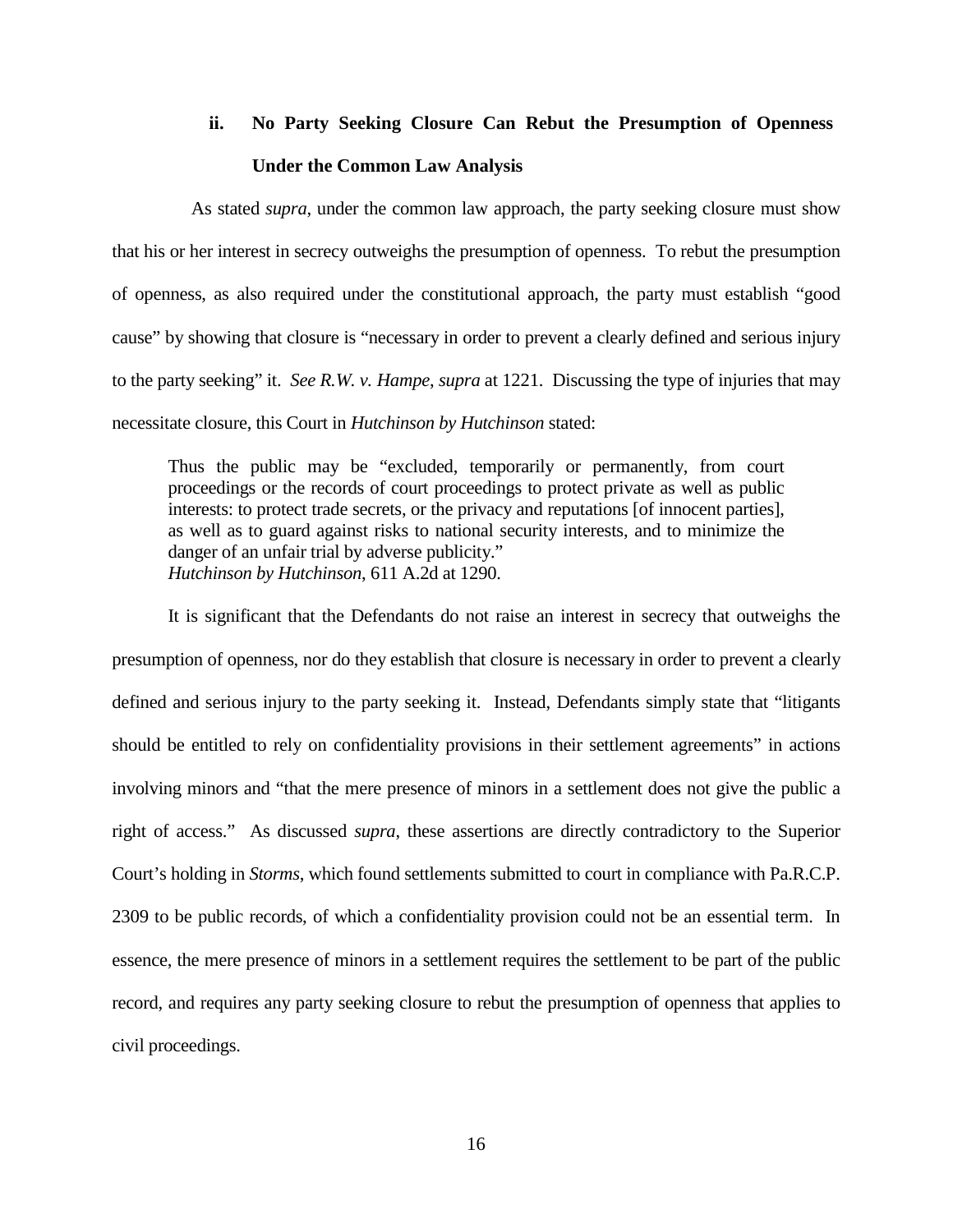Along with failing to raise a clearly defined or serious injury that the Defendants will suffer, no other risk of serious injury exists which would necessitate closure. As the Hallowichs have not objected to the Joint Petition to Intervene and Motion to Unseal Record, and have not filed a brief asserting the continued sealing of the record, no privacy interest exists for the Children which would necessitate closure. Additionally, Defendants have not asserted that any trade secrets or proprietary information are included in the settlement, which preclude its opening.

In *Storms*, the Superior Court rejected arguments that a serious injury would occur to the privacy of the minor child, the business reputation of the defendant, and the court's general policy to encourage settlements, if the record was unsealed, stating: "the [party seeking closure] failed to establish that they would suffer a "serious injury," absent sealing of the [settlement agreement]." *Storms*, 779 A.2d at 570. As such, no party can rebut the presumption of openness under the common law analysis.